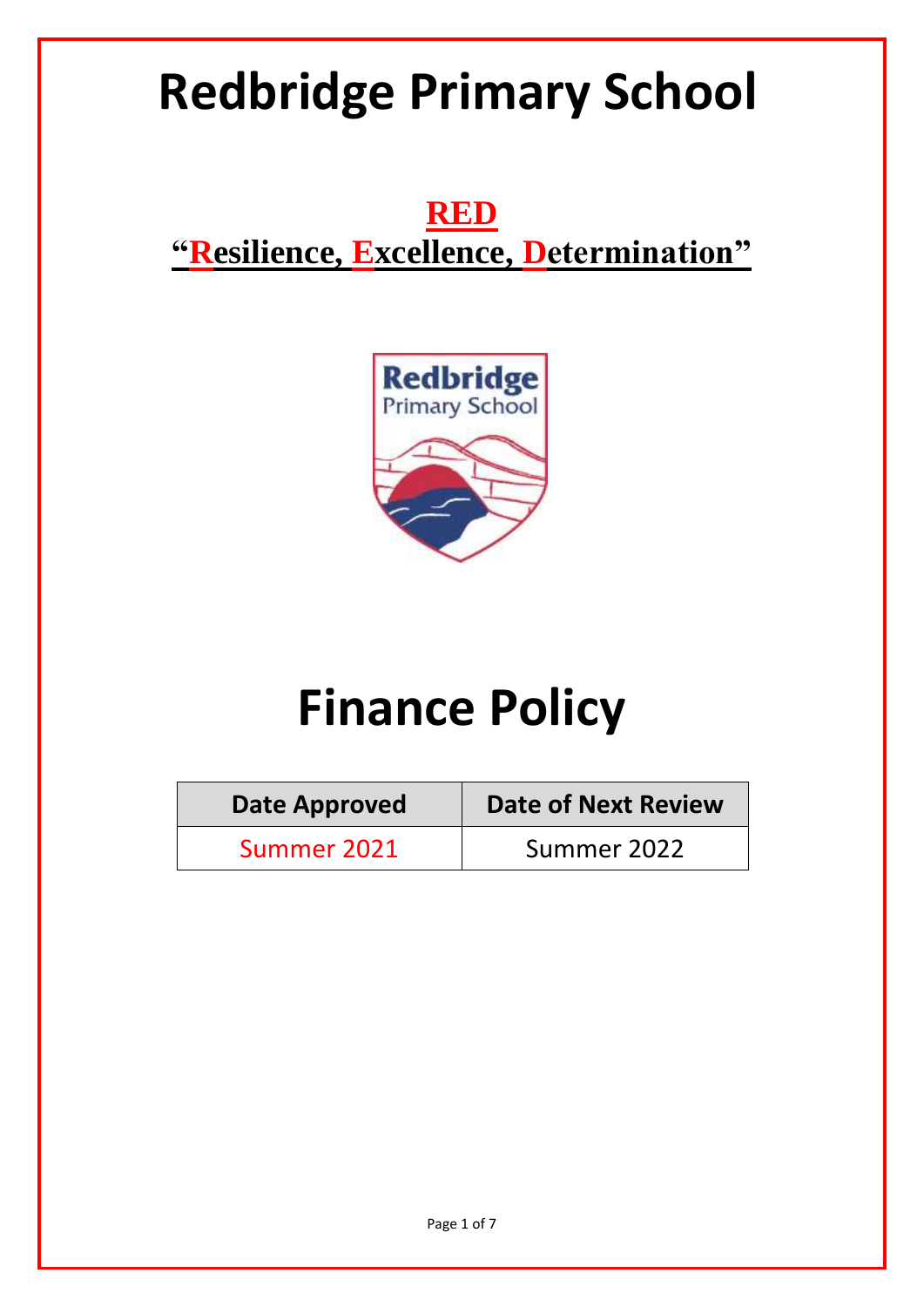# **Finance Policy**

# **1. Introduction**

The Governing Body has a clear strategic role in the financial arrangements of the school. It is supported in this by the LA's 'Scheme for Financing Schools', which sets out the Governing Body's responsibilities for:

- Planning and conducting its affairs to remain solvent
- Establishing proper financial arrangements, accounting procedures and maintaining robust systems of internal controls
- **Ensuring funding is used in accordance to correct procedures**
- **Provide information as required to satisfy the LA that the Governing Body is able to fulfil its** obligations

The overall strategic management of the school budget is the responsibility of the Governing Body.

# **2. Budget Preparation and Reporting**

The budget will be prepared by the Headteacher having due regard to the priorities in the Quality Improvement Plan.

The Governing Body must approve the budget by 3oth April each year.

The Headteacher will submit a report to the Governing Body, detailing income and expenditure to date compared with the approved budget, together with details of significant variances, if any, and a projection of expected income and expenditure to the year end.

As soon as possible after the end of the financial year the Headteacher shall submit a final Budget Monitoring (Outturn) Report to the Governing Body, detailing income and expenditure compared with the budget, together with explanations of any significant variances.

# **3. Day to Day Financial Management**

Day to day financial management is delegated to the Headteacher. In the absence of the Headteacher, a Deputy Headteacher may act in his place, except in respect of items detailed in paras 3.1 (virement), 3.5 (write off) and 5 (signature of cheques in excess of £1,000). When the Headteacher delegates certain matters to other members of staff, then it will be notified in writing to the Chair of Governors.

# **3.1 Virement Limits**

The Headteacher is permitted to authorise virements between budget headings up to a maximum of £ 10,000. Where these virement powers are exercised, the details of the budgets affected will be recorded and authorised by the Headteacher, and reported to the next meeting of the Governing Body.

The virement powers cannot be delegated to a Deputy Headteacher.

# **3.2 Procurement, Purchasing and Ordering limits**

The Headteacher is permitted to authorise procurement, purchasing and ordering amounts up to a maximum of £10,000.

### **3.3 Disposal of Equipment**

All disposals of equipment shall be in accordance with the following:

RPS Finance Policy Page **2** of **8**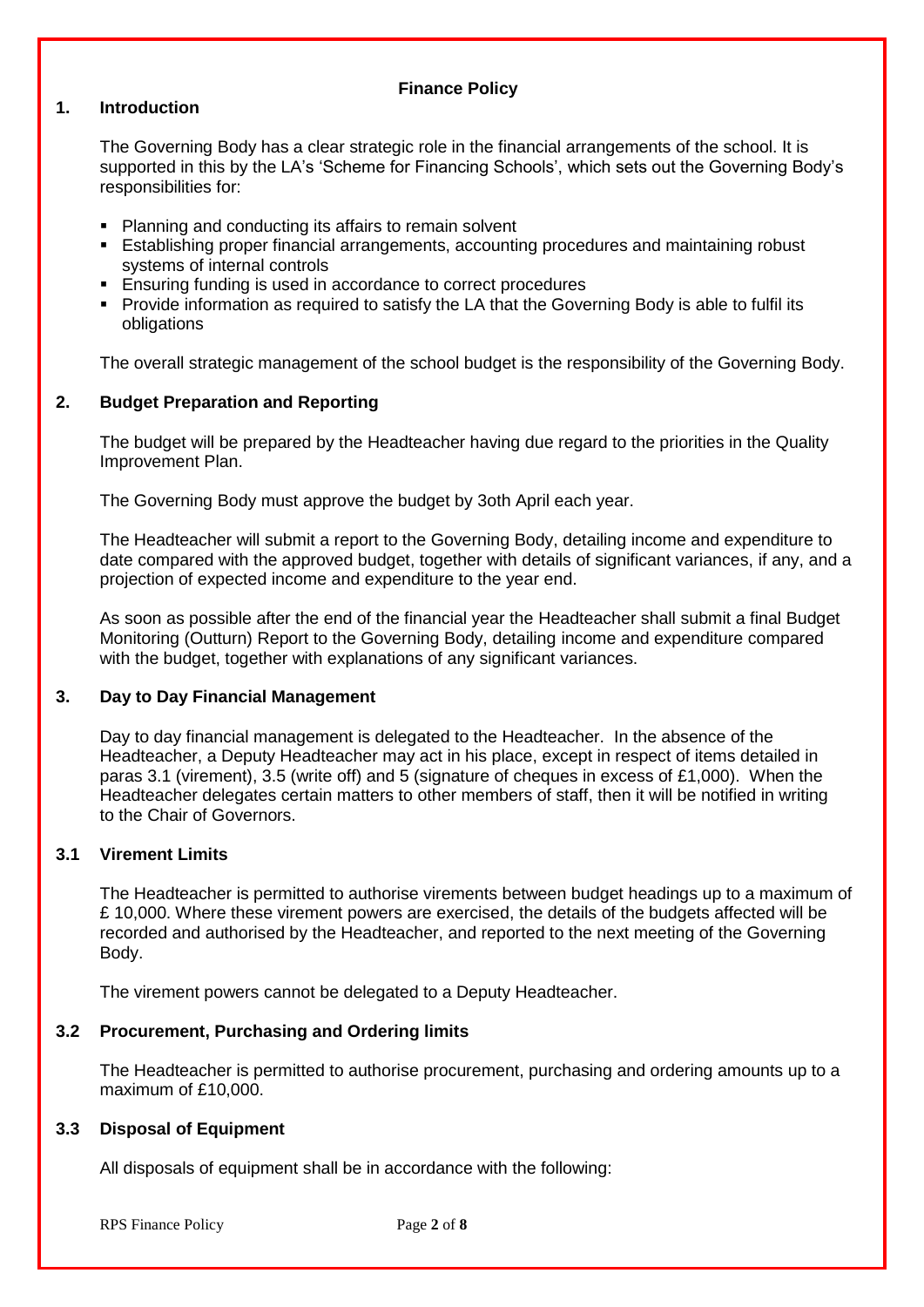- (i) The Headteacher shall be authorised to dispose of surplus, damaged or scrap stock, materials or equipment on the best possible terms, where the estimated realisable value of the materials does not exceed £500*.* Where the estimated realisable value exceeds £500, the approval of the Governing Body shall be obtained*.*
- (ii) If the estimated realisable value of the materials is in excess of £50 but does not exceed £500, the proposed disposal shall be advertised on the staff notice board and staff will be invited to submit sealed bids for the items.
- (iii) If the estimated realisable value of the materials is in excess of £500, quotations shall be invited from at least two sources external to the school. Staff are not precluded from also submitting bids.
- (iv) Records of disposals shall be kept, together with details of bids.

# **3.4 Write Offs**

- (i) The Headteacher shall be authorised to write off any debt owing to the school up to a value of £50 for any one item, provided that s/he is satisfied that proper steps have been taken to mitigate the loss and prevent a recurrence. This may, for example, be in respect of school meals debts; lettings; damage to the school or contents; charges levied by the school (e.g. music tuition). Any debt in excess of this shall be submitted to the Governing Body for approval to be written off.
- (ii) Records of write offs shall be kept.

# **3.5 Budget Holders**

At the commencement of each year, the Headteacher shall decide which staff will be responsible for each area (or sub area) of the budget and shall notify to that member of staff the amount of the budget for the year.

#### **3.6 Budget Holders' Records**

Budget holders shall maintain adequate records to enable them to monitor their expenditure.

# **3.7 Maintenance of Financial Systems**

The school's Finance Officer shall maintain the financial systems (Key Solutions) of the school. They will be responsible for the day to day running of these systems and providing monitoring information to the Executive Headteacher and School Business Manager. The Headteacher shall be responsible for the overall direction of the budget.

#### **3.8 Reports to Budget Holders**

Budget holders will receive a monthly printout of the expenditure on their budget area to date, which they must check against their own records.

#### **3.9 Ordering**

Formal Orders will be placed for all expenditure, except for petty cash items (under £20), staffing and utilities. These orders will be signed by the Headteacher or a Deputy Headteacher. Budget holders may only authorise orders in respect of their own budget area and orders may not be placed in excess of the remaining budget.

RPS Finance Policy Page **3** of **8** Order forms are pre-numbered. Access to order forms is controlled to ensure that blank forms are restricted to authorised staff only. The person requesting the order must sign orders (either directly or through a supporting requisition form), who needs to ensure there is budgetary provision for the purchase. The order should then be approved by an authorised signature.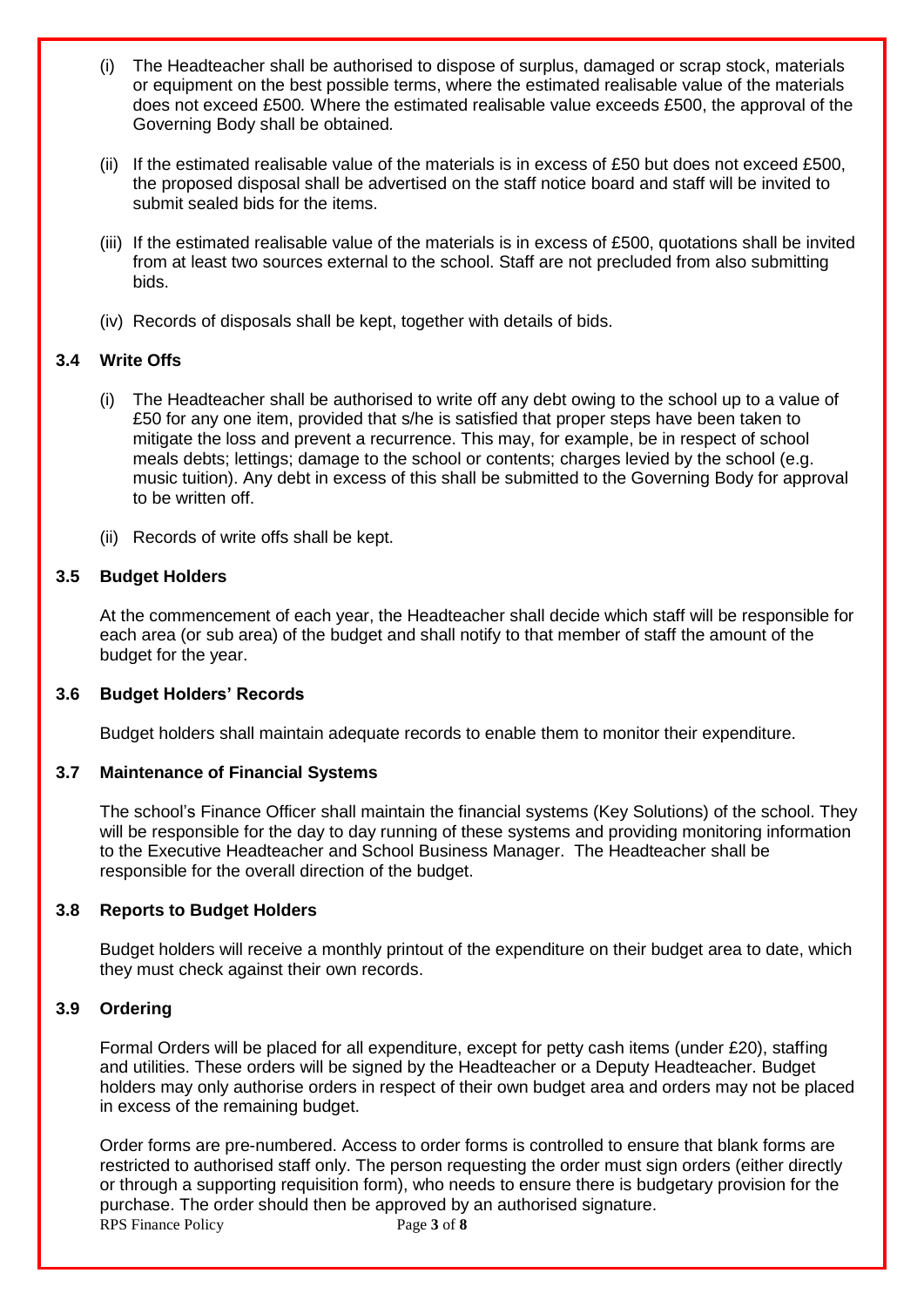Where value and/or delivery dates are critical these should be stated on the order. All copies of spoiled orders are marked as such and retained for completeness.

## **3.10 Quotations and Tenders**

In accordance with LBR, three written quotations must be obtained where the estimate of expenditure for an item exceeds £10,000 (as defined in the LA's Scheme for Financing School).

For large building expenditure the school will seek the advice of the Local Authority.

## **3.11 General Ledger (GL) Checking**

The Headteacher, in collaboration with the Finance Officer, is responsible for checking the monthly GL reports and for following up any discrepancies with the LA's Finance Team.

## **3.12 Delivery of Goods**

When goods are delivered an identified member of the Administrative Team will sign for and date receipt of goods. Within a 3 school days' period, the goods will be checked for accuracy on a checklist and this information passed to the Finance Officer for payment of the invoice.

#### **3.13 Invoices**

Invoices will be paid within 30 working days on full receipt of services and correct invoice being submitted. Invoices for over £1,000 must be signed for by the Headteacher.

#### **3.14 Inventories**

Inventories will be maintained in accordance with the LA's *'Scheme for Financing Schools'*. A member of the school's office staff will update inventories immediately on receipt of goods. Inventories will be checked annually and certified accordingly by the Headteacher.

### **4. Insurance**

The extent of the insurances for the school will be considered on an annual basis by the Governing Body. The school maintains insurance through the LB Redbridge Zurich Insurance Company. A separate and personal insurance is taken through the Local Authority for all pupils and adults undertaking trips.

The school undertakes risk assessments and implements precautions to minimise risk to all staff, pupils and parents.

#### **5. Banking Procedures**

The cheque signatories for the bank account are as follows:

Steve Davies, Headteacher; Kirstie Sothall, Deputy Headteacher; Rachel Targett-Adams, Deputy Headteacher; Rabina Khanam, School Business Manager

Each cheque shall be signed by two signatories; for cheques over £1,000 one of the signatories must be the Headteacher.

Cheque payees will not act as a signatory for that cheque.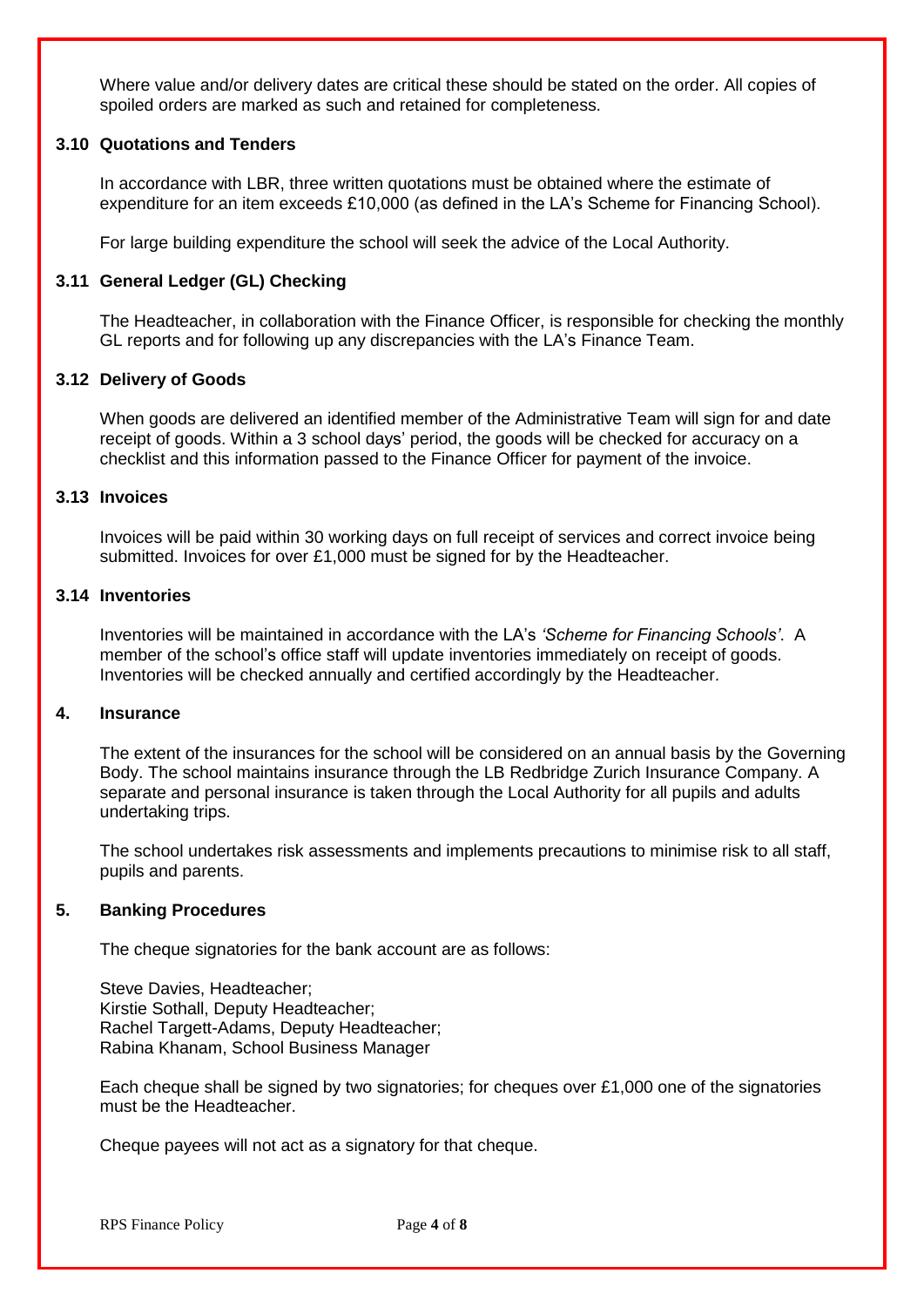At the end of each month, the Finance Officer, will reconcile the bank account to the computerised accounting records. The Headteacher will certify the bank reconciliation as correct and sign the bank statement.

## **6. Security**

All equipment should be securely locked away when not in use.

Items entered on the inventory shall be visibly security marked with the school's name and postcode.

Staff may borrow items for educational purposes only and must complete the register on borrowing and on return.

All electronic equipment over the value of £50 will be security marked.

All monies must be stored in the school safe. Keys are kept by the School Business Manager and Finance Officer.

Separate policies exist for ICT and Internet Security.

## **7. Income**

All monies received must be recorded and where the amount paid is in excess of £20 a receipt must be given.

Wherever possible, income will be collected in advance of the service being provided. Where this is not possible, payment terms will be conveyed to the debtor in writing.

## **8. Lettings: See also the school's Lettings Policy**

The Finance Officer/School Business Manager shall be responsible for maintaining the lettings records, i.e. taking bookings, maintaining a lettings diary, and arranging with the school keeping staff for the school to be opened/locked up. Invoices will be raised in advance of the letting taking place. If the fee has not been received (bank cleared cheque) by the date of the letting, then the booking will be cancelled.

The Headteacher will notify the Finance Officer for the raising of invoices. Any follow up for nonpayment will be undertaken by Finance Officer and the Headteacher.

# **9. Petty Cash**

The school does not have any petty cash.

### **10. School Fund**

School Fund records will be maintained by the Finance Officer.

The School Fund will be audited each year by a suitable person not employed by the school and unconnected with its operation. Former Governors are not eligible. The Governing Body will appoint the auditor.

An audited statement of income and expenditure will be presented to the Governing Body annually.

The Headteacher will report to the Governing Body on such funds at least once a term.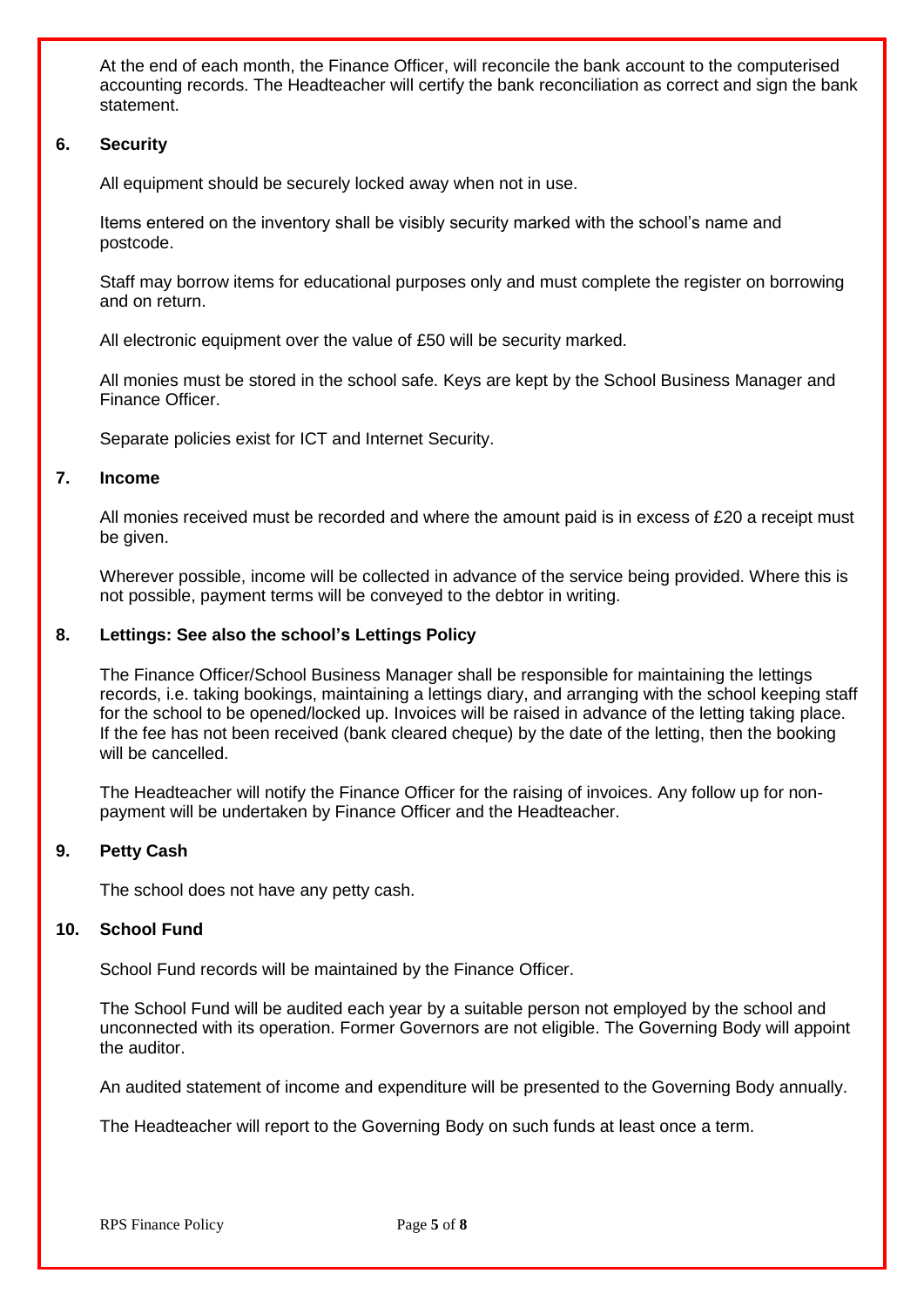#### **11. Internet banking controls and procedures**

Electronic payments £20,000 limits for individual payments and a total batch limit of £40,000. This will mirror cheque signoff limits.

*Note: The Governing Body is required to formally agree the use and operating arrangements for any electronic banking arrangements which may be introduced during the year by London Borough of Redbridge.*

Electronic payments are used as it is a convenient and efficient way of managing transactions. To manage and minimise risk of misappropriation/fraud several controls need to be in place.

- Accounts will be set up in Bankline appropriately in line with business need and authorisation limits. Roles and levels of access/authorisation are defined within Bankline appropriately ensuring that there is clear segregation of duties between processor and authoriser. At least one member of the senior leader team in addition to the Headteacher & School Business Leader will have access to Bankline to allow dual authorisation.
- Appropriate Administration rights are set up in Bankline to allow changes to user permissions and limits.
- Roles and levels of access/authorisation are defined in line with business needs ensuring clear segregation between transaction processor and authoriser within the financial management system. Access on the system allows for business continuity covering training, sickness and holiday leave, ensuring that administrator and user are not the same person.
- The authorised Managers/Officers have access to online banking using a security token/cards to monitor the bank account and to set-up and authorise payments. Security token/cards will be held within the school safe.
- Each user has their own User ID which is not shared. Access to Bankline requires two factor authentication, password and pin –digits randomly selected to be entered upon signing in on Bankline.
- Passwords should not be shared amongst users.
- Passwords require a minimum of 8 characters long, containing an upper case letter, a lower case letter and a least one digit and / or special character (e.g. \$, \*,!). Users to be set up ticking the strong password option.
- The Bank Mandate clearly stipulates who has the power to authorise on-line payments of this nature.
- User access levels to Bankline can be printed and should be reviewed periodically.
- All computers with access to online banking facilities are secure and up to date with anti-virus, spyware and firewall software.
- IT policies and procedures are up to date to covering electronic payments including Bankline so staff are aware of the expected IT standards to be followed. This includes IT policies covering security / passwords.
- Staff are adequately trained to set up/use the systems (financial system and Bankline) for Electronic Payments.
- There is insurance cover for fraudulent transactions covering electronic payments.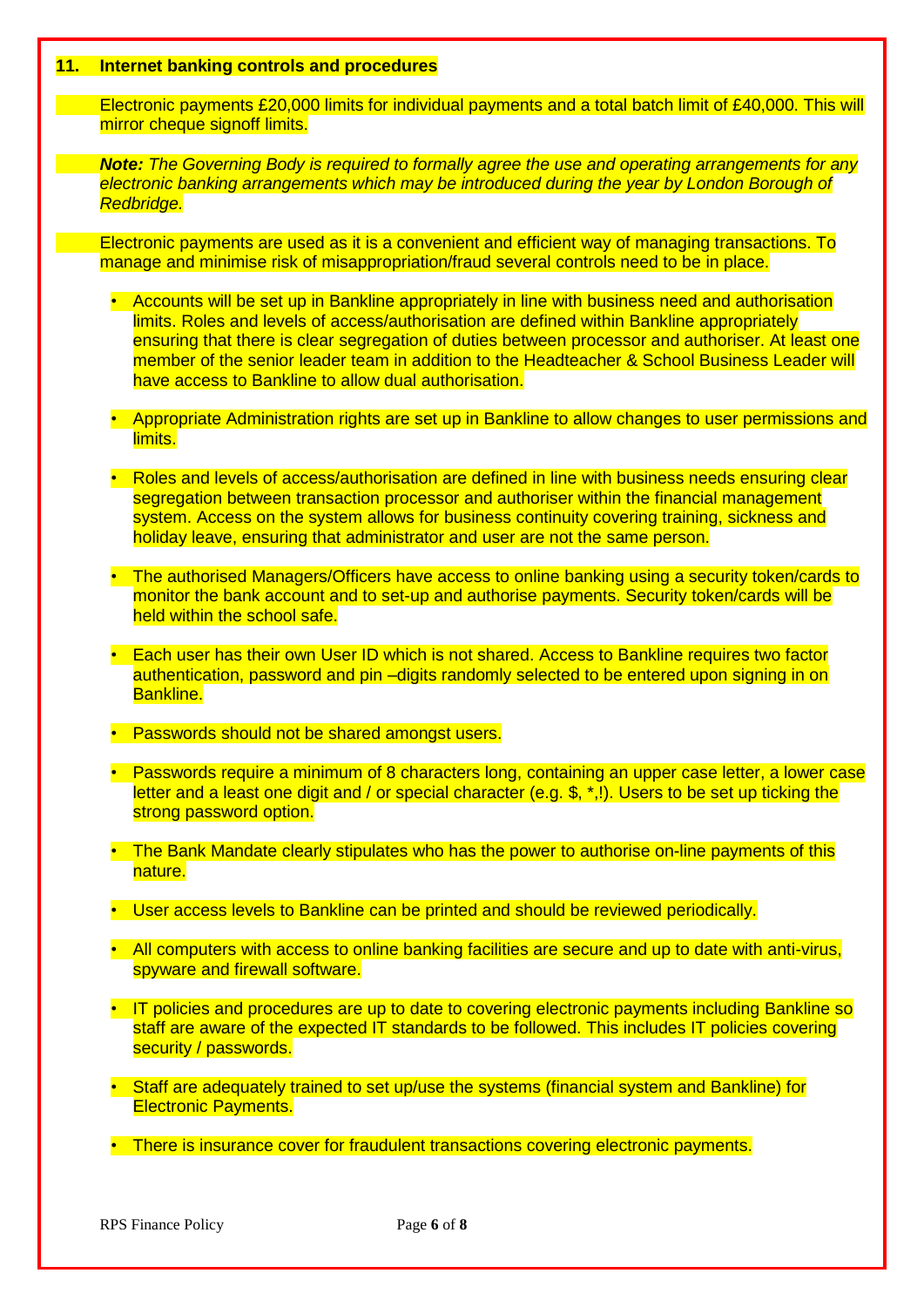Where payments are made by electronic methods:-

- The school maintains an up to date list of suppliers, who require payment by electronic methods. (This list should be validated by an authorised officer and bank details checked carefully when loaded to the School's Finance System).
- The initial upload of suppliers must be validated by an independent authorising officer. The officer uploading must provide and retain evidence i.e. bank details on original letter headed paper provided by the Supplier. A report can be run from the financial system detailing all Supplier information. Independent authorised officer as well as checking original documentation must phone supplier accounts department to verify account number and sort code. Verification to be documented and signed by authorising officer (signing supplier information report and also supplier evidence).
- Any changes to the supplier listing must be validated, a system generated audit report to be signed by an authorising officer before any payment run which lists all changes to supplier details. Sign off denoting evidence of check. This report is also retained if there are nil changes. Any changes to supplier information needs to be supported by original third party documentation and phoning supplier account department.
- An electronic payments schedule is produced by Schools System which shows payment details.
- The Schedule is approved, signed and dated by two signatories (authoriser may be part of SLT).
- The relevant invoices are checked, initialled and dated by at least one signatory.
- Following this report a txt file is created.
- The electronic payment text file is securely saved within a restricted access folder. Access to this folder is restricted to processing officer. Txt file can be changed so need to submit as soon as produced.
- No payments can be made within Bankline without the use of an electronic payment text file.
- The school will notify LBR Corporate Accounting Corporate.Accounting@redbridge.gov.uk of any total electronic payment over £25,000 at least 1 working day before the payment is made on Bankline to ensure that the Council has adequate funds in terms of Treasury Management.
- The authorised officers will up-load the electronic Payments payment to the bank. Two separate electronic Payments approvers need to authorise the electronic payments run within online banking before it will be actioned by the bank. (There should be a clear segregation of duties between preparing the payment details schedules and authorising the payment.) Cards and card readers are required to authorise payment.
- Reports are printed at final authorisation stage to cross check sort code, account number and amount against BACs report from the Financial System to ensure that the file has not been interfered with. Also at this authorisation stage the supplier changes report should also be checked against the payments to be authorised on line. The bank account is checked to ensure that there are sufficient funds for the payment to be processed. These documents are signed by processing officer and the two authorising officers (authoriser may be part of SLT).
- Imported files and system payment reports are kept on the school file server as per LBR's retention policy. The electronic payment schedules and summaries are retained in accordance with retention periods for financial/accounting records and filed appropriately.
- Processed electronic payment files are to be stored securely under a processed folder, reducing the risk of a file being loaded twice.